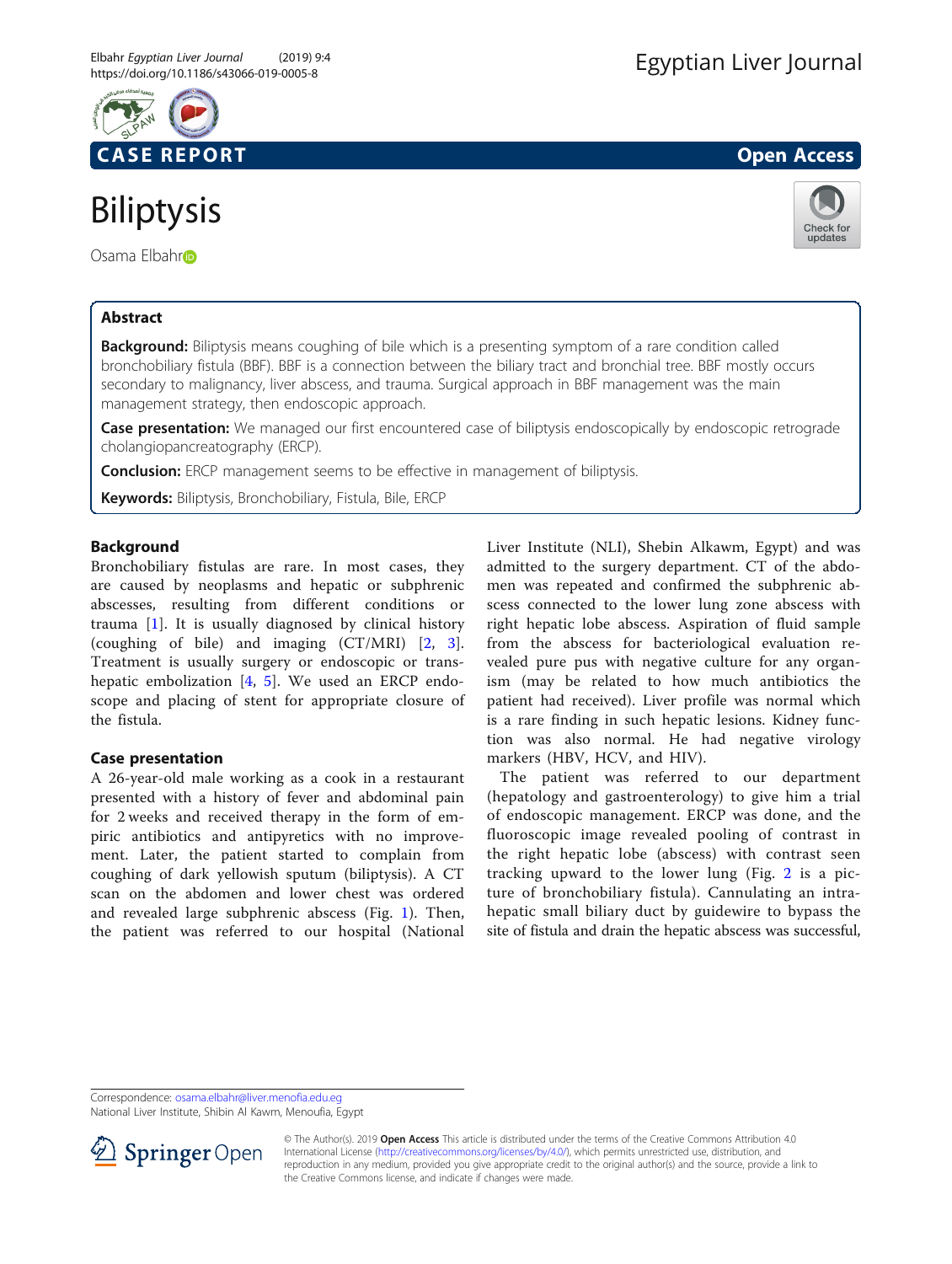<span id="page-1-0"></span>

and this was followed by inserting a 10–15-cm plastic stent. Improvement of biliptysis was achieved which is associated with improvement of fever. The patient was discharged from our institute 5 days after endoscopy and was followed up at the surgery department weekly for 3 months. His symptoms totally improved, and follow-up CT showed resolution of the abscess.

BBF, despite being rare, is known to be caused by different causes: congenital, malignancies, abscesses, traumatic, or iatrogenic  $[4, 6]$  $[4, 6]$  $[4, 6]$  $[4, 6]$  $[4, 6]$ . Diagnosis is usually made clinically for biliptysis and it is sometimes inappropriately diagnosed as pneumonitis or chronic cough with greenish sputum [[2\]](#page-2-0) [\[7](#page-2-0)].

Somatostatin and its analogues were tried for treating BBF, by reducing digestive tract secretions [[8](#page-2-0)]. Patients should be advised to take orthostatic position and avoid supine position to decrease the volume of coughed bile and accelerate fistula healing. Also, supporting therapy should be administered with appropriate prophylactic attention to electrolyte disturbance [[2\]](#page-2-0).

Definitive treatment for BBF has not yet been established. Surgical or non-surgical interventional procedures, such as endoscopic retrograde cholangiopancreatography (ERCP) or percutaneous transhepatic drainage (PTD), are frequently used as direct photographic evidence and management [[9](#page-2-0)].. Transhepatic embolization, bronchoscopic injection of nbutyl cyanoacrylate, or histoacryl embolization has been tried [[4,](#page-2-0) [7\]](#page-2-0). A systematic review done on 68 cases had reported that interventional procedures were slightly more effective than surgical procedure (97% vs. 85%) [[2](#page-2-0)].

In the case of BBF due to abscess, we think two combined approaches could be attempted. The first approach is abscess management by antibiotics and drainage, and the second one is biliary drainage either by ERCP or PTD. Shrinking the abscess cavity closes the fistula tract, and biliary drainage prevents the recurrence of the fistula.